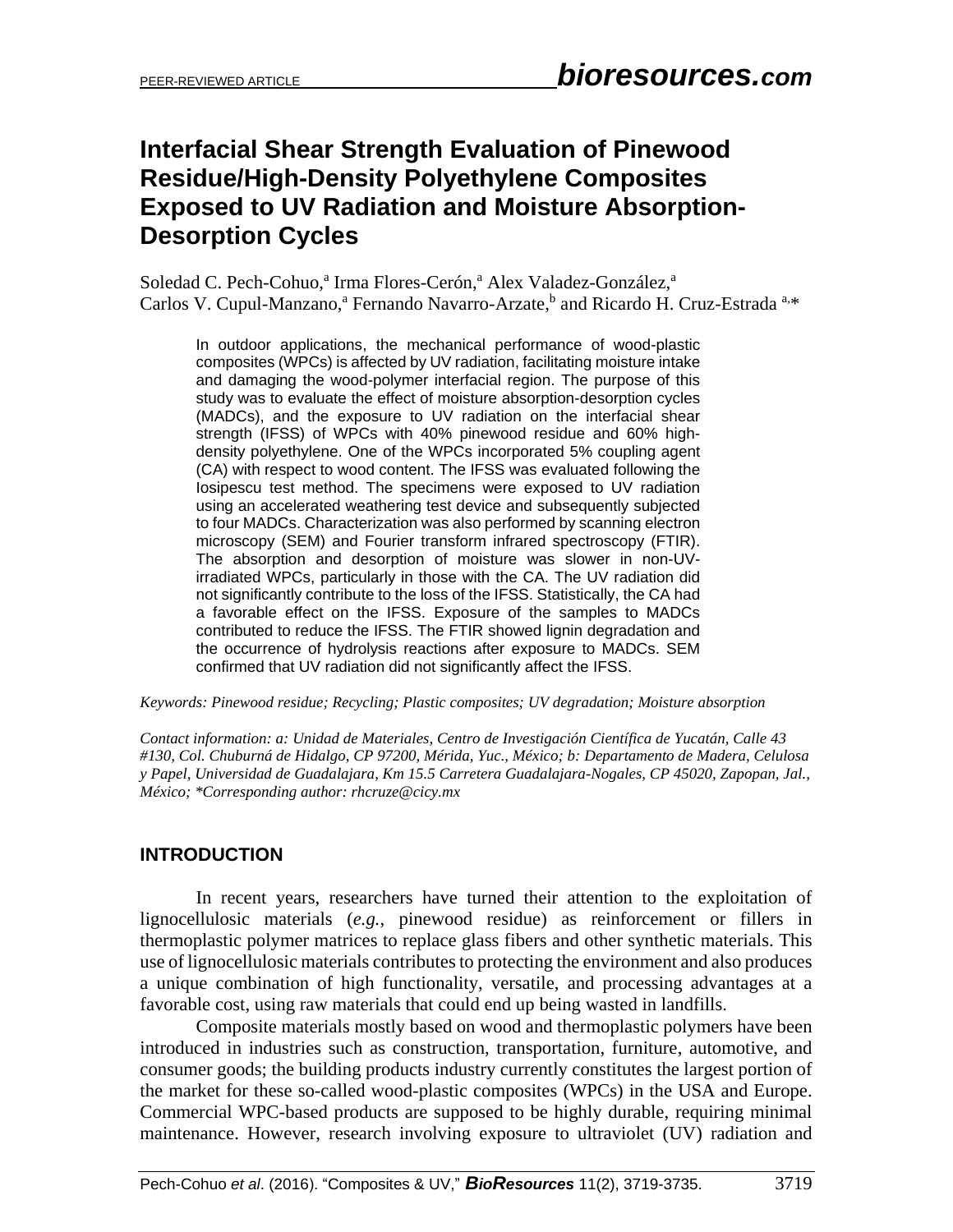moisture, either using an accelerated weathering test device or by immersing the materials in water, has shown that the material undergoes changes in its physical appearance and loss of its mechanical properties(García-Hernández *et al.* 2004; Yang *et al.* 2006, 2007). Woodplastic composites generally contain a polyolefin such as high-density polyethylene with a hydrophobic character so they do not absorb a substantial amount of water in humid environments. However, wood is highly hygroscopic and is not dimensionally stable. Thus, when the resulting composite is exposed to the environment, it is susceptible to moisture absorption because of the hydrophilic nature of the filler (*i.e.*, wood). This amount of absorbed water is detrimental, as the mechanical performance of the material decreases (Huang *et al.* 2006; Flores-Cerón *et al.* 2011). Moisture absorption in a WPC also depends on the chemical nature of the polymer, the dimensions, the filler morphology, and the interfacial adhesion between the polymer matrix and the wood (Stark 2006; Jahadi *et al.* 2011).

During exposure to weathering, the polymer matrix is degraded by the action of UV rays, thereby enabling the water of the environment to reach the wood particles (Stark 2006). When this happens, a "mechano-sorptive" phenomenon occurs in the material, consisting of changes in moisture content and simultaneous stress generation that induces acceleration in the reduction of mechanical strength over time (Hanhijärvi 2000). This phenomenon can cause three situations in WPCs: (1) the interfacial region is damaged by repeated swelling and shrinkage of wood particles; (2) microcracks are produced in the plastic matrix; and (3) the wood particles are internally fractured by swelling. To avoid these situations, it is essential to improve the bonding between the wood particles and thermoplastic matrix, which can improve the composites' overall properties. This can be accomplished by treatments such as using cold plasma to modify the surface properties of wood particles and thereby improve the acid-base interactions in the final composite.

Another option is to add a coupling agent to the blend. In this regard, Yan *et al.* (2007) studied the effect of using a maleic anhydride-grafted polyethylene as a coupling agent (CA) on the tensile and impact mechanical properties of low- and high-density polyethylene-based WPCs. They reported an improvement in these properties, which can be attributed to a stronger polymer matrix-reinforcement interfacial region. In another study, Yan *et al.* (2006) worked with composites made with wood, polypropylene, and a coupling agent. They related the diminishment of water absorption with the use of the CA. It is convenient, then, to analyze the effect of a coupling agent on the resistance to moisture absorption of a WPC and relate it to the strength of the wood-polymer interfacial region and to the composite's final physicochemical and mechanical properties.

The mechanical performance of WPCs has been correlated with the interfacial shear strength (IFSS), which can be evaluated following the Iosipescu test method. This technique has been used together with micromechanical techniques such as the extraction of a single fiber to observe the qualitative correspondence of a composite micromechanical performance with its performance in macroscopic terms. It is important, however, to consider that the response to mechanical stresses depends on the size, volume, or weight fraction of wood particles, the type of arrangement, and the distribution of them within the polymer matrix (García-Hernández *et al.* 2004). Accordingly, this paper analyzes whether or not the exposure to moisture absorption-desorption cycles (MADCs) caused the diminishment of the mechanical performance of pinewood residue/high-density polyethylene (HDPE) composites due to the diminishment of the IFSS. To do this, the composites were subjected to MADCs after exposure to UV radiation. Then, the Iosipescu shear test method was utilized to evaluate the composites' IFSS.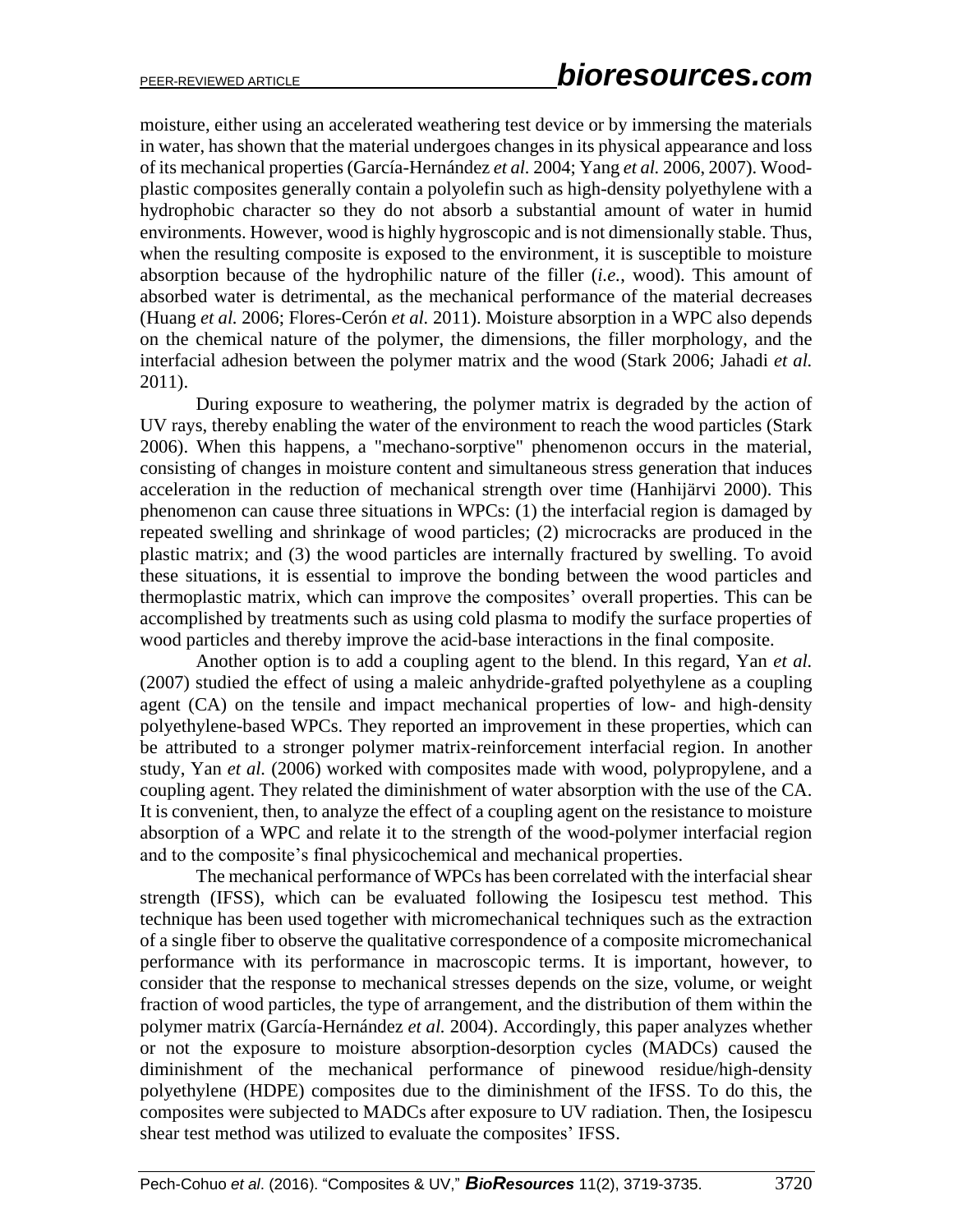# **EXPERIMENTAL**

# **Raw Materials**

Pinewood residue (PR) provided by Maderas Bajce (Merida, Mexico) was used as reinforcement. The content of lignin is 28.2%, according to the analyses conducted in the Department of Wood, Cellulose and Paper of the University of Guadalajara (Mexico). HDPE (grade 56035) with a melt flow index of 0.3133 g/10 min supplied by Petroquímica Morelos (Coatzacoalcos, Mexico) was used as a thermoplastic matrix. Two processing additives were used in the formulation of the tested composite: HDPE grafted with maleic anhydride (Polybond 3009 from Brenntag México S.A. de C.V.) asthe coupling agent (CA) and Struktol TPW113 (Struktol Company of America) as the processing aid (PA).

# **Composite Preparation**

Pinewood residue was dried for 24 h at 80 °C using a convection oven (Fisher Scientific, Pittsburgh, PA) to eliminate moisture. Afterward, they were milled using a Pagani mill machine (model 1520, Molino Pagani SpA, Borghetto, Italy) fitted with a screen plate drilled with holes of 1 mm in diameter and then screened in a Tyler nest of sieves (meshes #30, 40, and 50) for 5 min, using a sieve shaker (model RX-29, W.S. Tyler<sup>®</sup> Industrial Group, Ohio, USA). The particles that passed through mesh #30 but were retained on mesh #40 were used (sizes ranging from approximately 0.43 to 0.60 mm). The HDPE, CA, and PA were milled with a granulating machine (model TI 880804, C.W. Brabender<sup>®</sup> Instruments, Inc., NJ, USA) fitted with a screen plate drilled with holes of 1 mm in diameter. Pinewood, HDPE, and additives were premixed in a horizontal mixer with a helical agitator (model ML-5; Intertécnica Co., Mexico City, Mexico) and dried in the convection oven at 85 °C for 24 h before compounding. Two different formulations were prepared. Details are shown in Table 1.

| Composite                                                | Wood $(wt.\%)$ | HDPE $(wt.%)$ | CA (wt.%) | PA (wt.%) |  |
|----------------------------------------------------------|----------------|---------------|-----------|-----------|--|
|                                                          | 39.5           | 00.0          | 01.2      |           |  |
|                                                          | 38.8           | 58.1          | 01.9      | 01.2      |  |
| Notes: The wood/HDPE ratio is 40/60 in both composites   |                |               |           |           |  |
| The wt.% of CA with respect to wood is 5 for composite B |                |               |           |           |  |

|  | <b>Table 1.</b> Formulations of WPCs Based on Pinewood Residue and HDPE |  |  |  |  |  |
|--|-------------------------------------------------------------------------|--|--|--|--|--|
|--|-------------------------------------------------------------------------|--|--|--|--|--|

Compounding was carried out in a laboratory-scale conical twin-screw extruder (EP1-V5501, C.W. Brabender® Instruments, Inc., NJ, USA) using a 4-cm long extrusion cylindrical die with a 5-mm internal diameter fitted to the extruder. During extrusion, the screw speed was 50 rpm and the barrel and die temperatures were set at 180 °C. The obtained extrudates were pelletized using a laboratory pelletizer machine (type 12-72-000, C.W. Brabender® Instruments, Inc., NJ, USA).

# **Iosipescu Sample Preparation**

Test specimens were prepared using the pellets obtained by means of the twinscrew-extrusion procedure detailed above. Pellets were hot-pressed using an automatic hydraulic press (model 3819, Carver, Inc., IN, USA) at 160 °C for 5 min using a compression force of approximately 26,689 N  $(6,000 \text{ lbf})$  to obtain 15 cm x 15 cm x 3 mm flat plaques. The resultant plaques were machined to obtain specimens with the dimensions and geometry specified in the ASTM D5379/D5379M (2012) standard test method.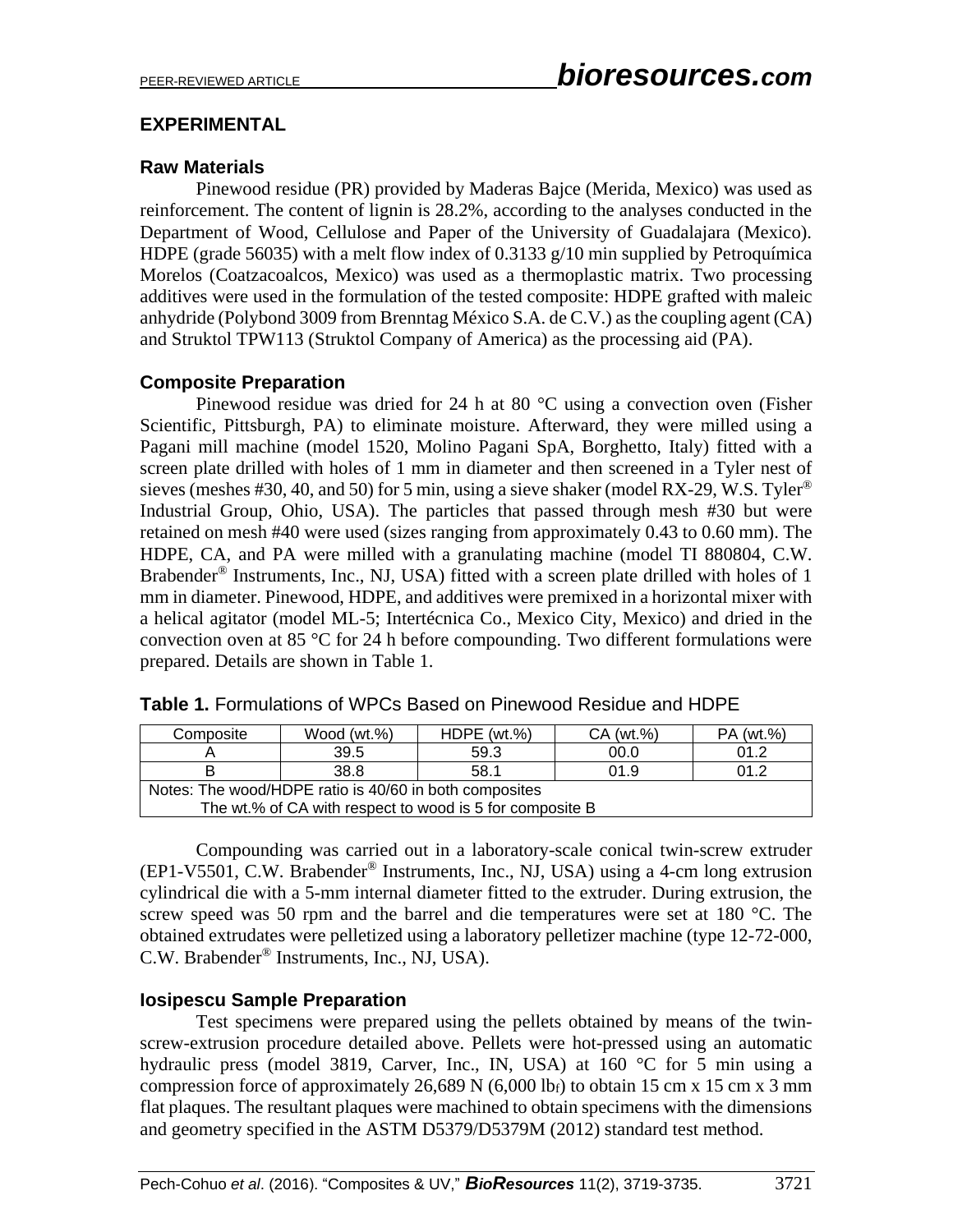# **Accelerated Weathering Tests**

An Uvcon tester (ATLAS MTT. Moussy Le Neuf, France) was used to expose the test samples to 24-h cycles of continuous UV light irradiation for 384 h (16 days) at 60 °C with UVB-313 type fluorescent lamps (Atlas Electric Devices. Chicago, IL). The ASTM G151 (2010), ASTM G154 (2012), and ASTM D4329 (2013) standard test methods were considered as references. Prior to their exposure, samples (10 replicates per material) were conditioned according to the ASTM D618 (2013) standard method (105  $\degree$ C for 24 h).

### **Exposure to Moisture Absorption-Desorption Cycles**

To observe the effects of the mechano-sorptive phenomenon, the samples were exposed to four cycles of absorption and desorption of moisture. Each cycle (*i.e.*, a moisture absorption-desorption cycle, MADC) consisted of maintaining the samples immersed in distilled water for a total period of 10 days (240 h) and then drying them for a total period of five days (120 h). The temperature of the immersion water and the drying was 60 °C. The conditions for the MADC experiments were established according to the procedure described by Flores-Cerón *et al.* (2011). The variation of the percentage of absorbed moisture (*MA*%) was monitored by weighing the samples every 24 h; the first sample weighing was after 4 h of immersion. The weighing procedure was the one described in the ASTM D5229/D5229M (2014) standard test method. A similar procedure was followed to record the variation of the percentage of moisture loss (*MD*%) (*i.e.*, desorption). The experiments were performed according to the ASTM D5229/D5229M (2014) standard test method. Before that, the test specimens were conditioned according to the ASTM D570 (2010) standard. The UV-irradiated and non-UV-irradiated samples were subjected to MADCs. A recirculating bath and a programmable temperature controller (model 1156D, PolyScience, Illinois, USA) were used for the water-absorption process. The drying was carried out in the Fisher Scientific oven. An analytical balance (Voyager Pro, model VP214CN, OHAUS, Parsippany, NJ, USA) was used to register the change in the weight of the samples during the MADC experiments. The weight percent of absorbed moisture (*MA*%) was calculated using Eq. 1,

$$
M_A\% = [(m_H - m_0)/m_0] \times 100 \tag{1}
$$

where  $m_H$  is the weight of the sample after being subjected to a humid environment and  $m_0$ is its initial weight. The weight percent of desorbed moisture (*MD*%) was calculated using Eq. 2,

$$
M_D\% = [(m_S - m_0)/m_0] \times 100 \tag{2}
$$

where *m<sub>S</sub>* is the sample's weight after the drying period and *m<sub>0</sub>* is its initial weight.

#### **Characterization Experiments**

*Iosipescu shear tests*

The tests were performed using a universal testing machine (model AGS-X, Shimadzu Scientific Instruments, Columbia, Maryland, USA) following the ASTM D5379/D5379M (2012) standard test method, using a 1000-N load cell and a crosshead speed of 1 mm/min. At least 10 specimens corresponding to each type of material were tested to obtain IFSS values. All samples were conditioned at  $23 + 2$  °C and  $50 + 5%$ relative humidity for at least 40 h before testing in accordance with the ASTM D618 (2013) standard. The characterization was performed for UV-irradiated and non-UV-irradiated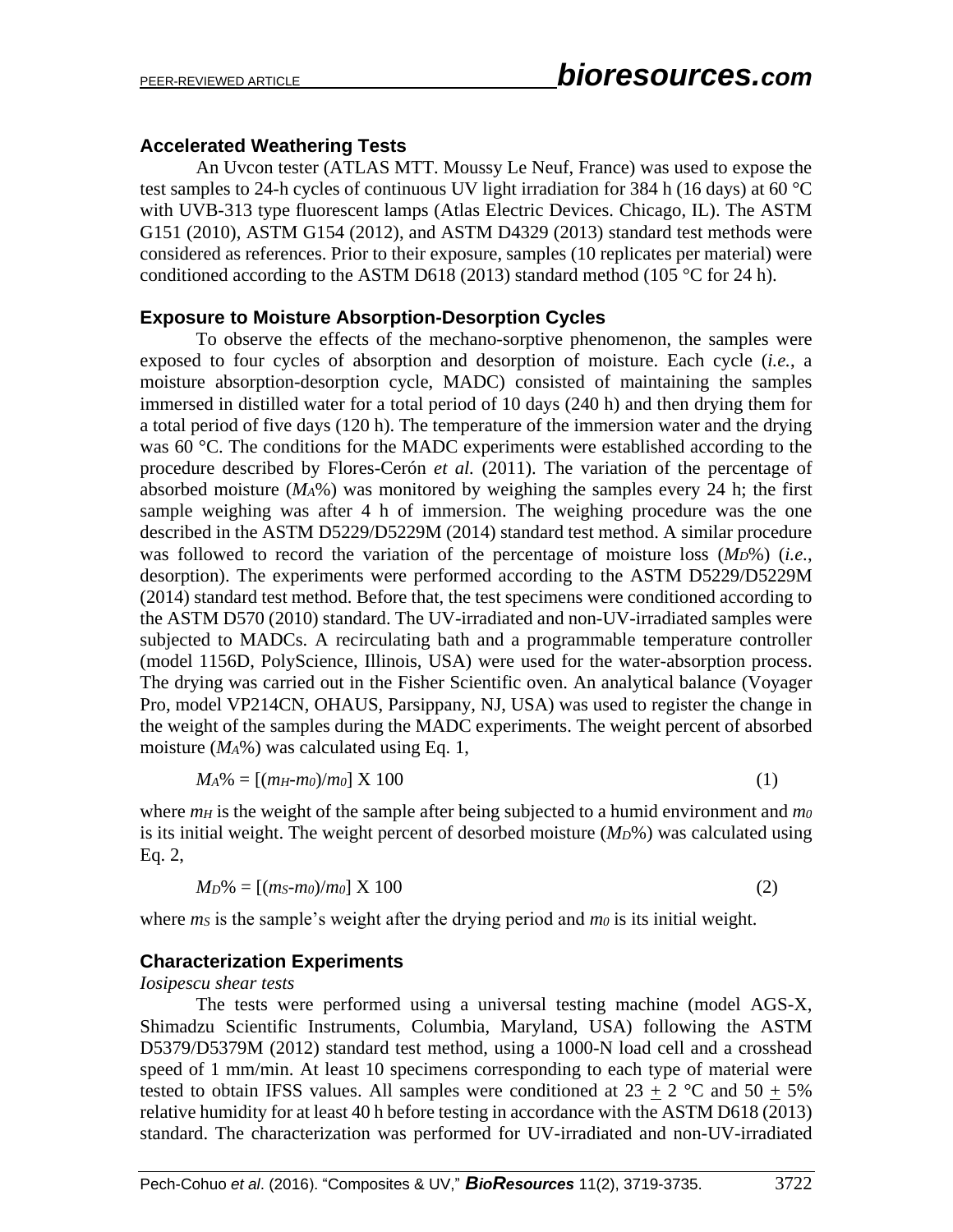materials, as well as for materials with and without the coupling agent; all were subjected to each of the four MADCs. The experiments were conducted using a "Wyoming" test fixture attached to the universal testing machine according to the ASTM D5379/D5379M (2012) standard.

### *Fourier transform infrared spectroscopy*

Fourier transform infrared spectroscopy (FTIR) was conducted with a Nicolet Protégé 460 spectrophotometer (Cole-Parmer, Vernon Hills, IL, USA) in transmittance mode to quantify the amount of lignin and the possibility of hydrolysis in the samples. The specimens for each type of material were prepared by grinding/mixing/homogenizing 2 mg of powdered particles of the material with 135 mg of potassium bromide (KBr) powder (grade FTIR, Sigma-Aldrich Química, S.L., Toluca, Mexico) in an agate mortar. Then, the mixture was pressed into a tablet. Scans were run at a resolution of 4 cm<sup>-1</sup>. For each sample, 100 scans were recorded from 4000 to 500 cm-1 . The peak intensities were normalized using the peak at  $2917 \text{ cm}^{-1}$ , corresponding to the alkane C-H stretching vibrations of methylene groups. This peak was chosen as a reference because it changed the least with weathering (Stark and Matuana 2004; López-Naranjo *et al.* 2013). The amount of lignin and the possibility of hydrolysis in the samples were respectively quantified by means of the lignin and carboxylate anion indexes (the carboxylate anion is a hydrolysis product). They were respectively calculated using Eqs. 3 and 4,

$$
Lignin index = (I1504/I2917) X 100
$$
 (3)

Carboxylate anion index = 
$$
(I_{1600}/I_{2917}) \times 100
$$
 (4)

where  $I<sub>1504</sub>$  represents the intensity of the peak corresponding to the aromatic skeletal vibration of lignin, *I*<sup>1600</sup> represents the intensity of the peak corresponding to carboxylate anion stretching, and *I*<sup>2917</sup> represents the intensity of the peak corresponding to methyl group vibrations, used for normalizing the peak intensities.

#### *Scanning electron microscopy*

Morphological analysis was performed on fracture surfaces of Iosipescu samples by scanning electron microscopy (SEM) with the purpose of observing the type of failure that occurred in the interfacial region, to qualitatively estimate the degree of adhesion between wood particles and the thermoplastic matrix. This would allow an assessment of the effect of the mechano-sorptive phenomenon in the interfacial region. Samples were cut into small sections (6 mm X 6 mm) using a razor blade and then mounted onto stubs and gold-coated employing a sputter coater (Denton Vacuum Desk II, Moorestown, NJ, USA). The samples were examined with an electron microscope (JSM-6360 LV, JEOL USA, Inc., Peabody, MA) at a working distance of approximately 10 mm and a voltage of 10 kV.

#### **Statistics**

To identify what factors significantly affected the interfacial shear strength, an analysis of variance (ANOVA) was performed using a statistical software (Minitab Inc., State College, PA, https://www.minitab.com). The results obtained from Iosipescu shear tests were considered as variables. The factors evaluated were the presence of the coupling agent (A), the exposure to UV radiation (B), and the exposure to moisture absorptiondesorption cycles (C). Similarly, the combined effect of each of the factors were evaluated; that is, AB, AC, BC, and ABC. Statistical significance was defined as  $P < 0.05$ .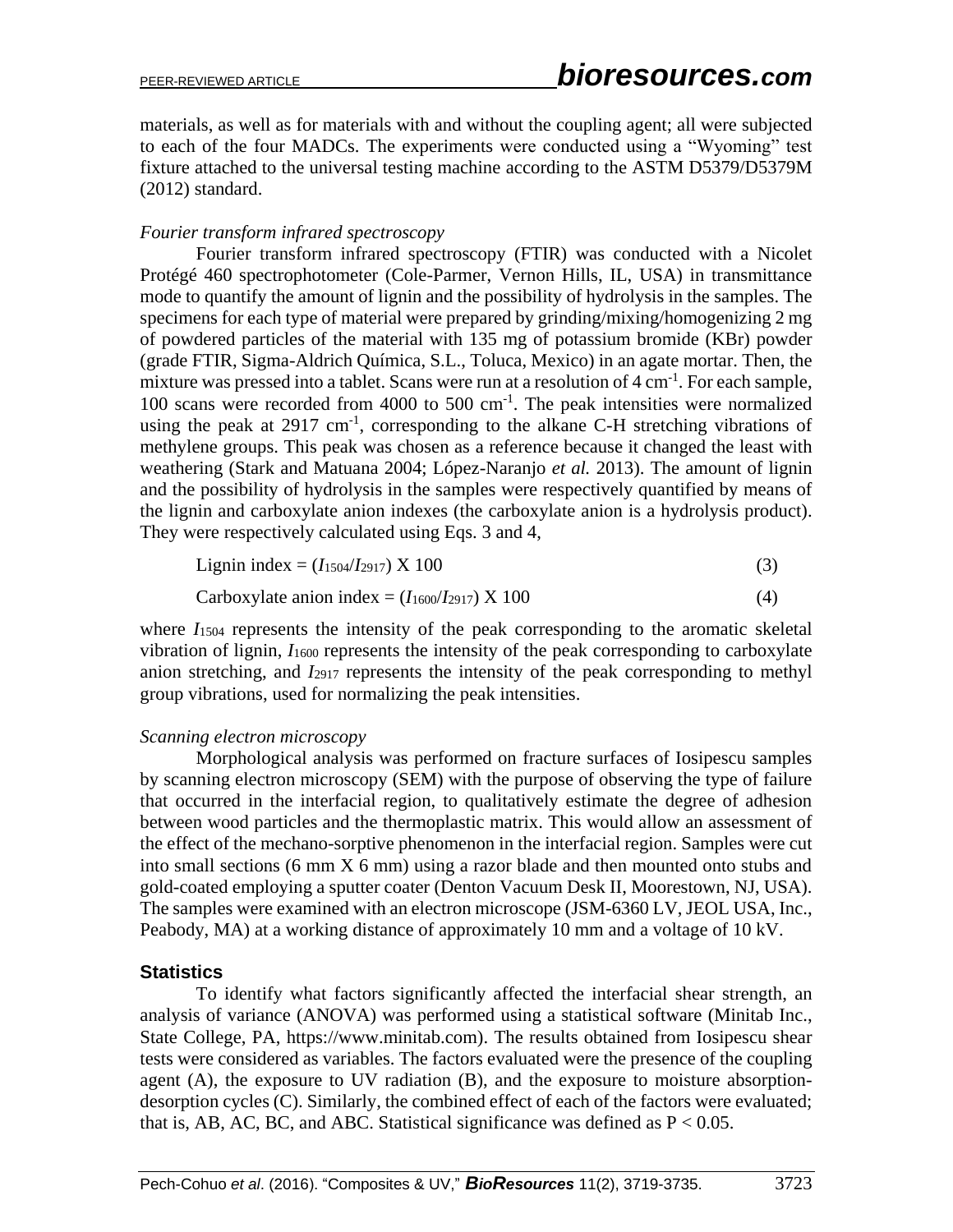# **RESULTS AND DISCUSSION**

# **Moisture Absorption-Desorption Cycles**

The *MA*% and *MD*% of non-UV-irradiated (NUVI) and UV-irradiated (UVI) Iosipescu test specimens subjected to MADCs are respectively shown in Figs. 1 and 2. The maximum values of *MA*% and *MD*% for each MADC are presented in parentheses. The variation of *MD*% and *MA*% was similar for all materials, whether or not they were UVirradiated. However, it appears that the UVI samples shown in Fig. 2 absorbed and desorbed a greater amount of moisture than the non-UV-irradiated ones shown in Fig. 1. This suggests that the UV radiation favors the entry of water to the WPC because its surface is damaged, leaving the wood particles more exposed to absorb more moisture (Stark 2006; Stark and Gardner 2008). When analyzing the effect of the use of a coupling agent, it can be observed that specimens with the CA shown in Figs. 1(c) and (d) and Figs. 2(c) and (d) absorbed and desorbed less moisture than those without it, as expressed in Figs. 1(a) and (b), and Figs. 2(a) and (b); this was more evident in UV-irradiated samples. This may be because a better interphase was achieved using the coupling agent, which limits water absorption in the WPCs because the hydrophilic groups of the wood are blocked by the creation of ester bonds between the coupling agent and the lignocellulosic particles (Lin *et al.* 2002; Yan *et al.* 2006). Gauthier *et al.* (1998) and Lin *et al.* (2002) mention that the use of a coupling agent reduces the amount of defects and voids at the wood-thermoplastic matrix interphase, which reduces the chances that water is introduced into the WPCs.



**Fig. 1.** *M*A% and *M*D% of non-UV-irradiated (NUVI) Iosipescu test specimens subjected to MADCs: (a), (b) specimens with 0 wt.% CA, and (c), (d) specimens with 5 wt.% CA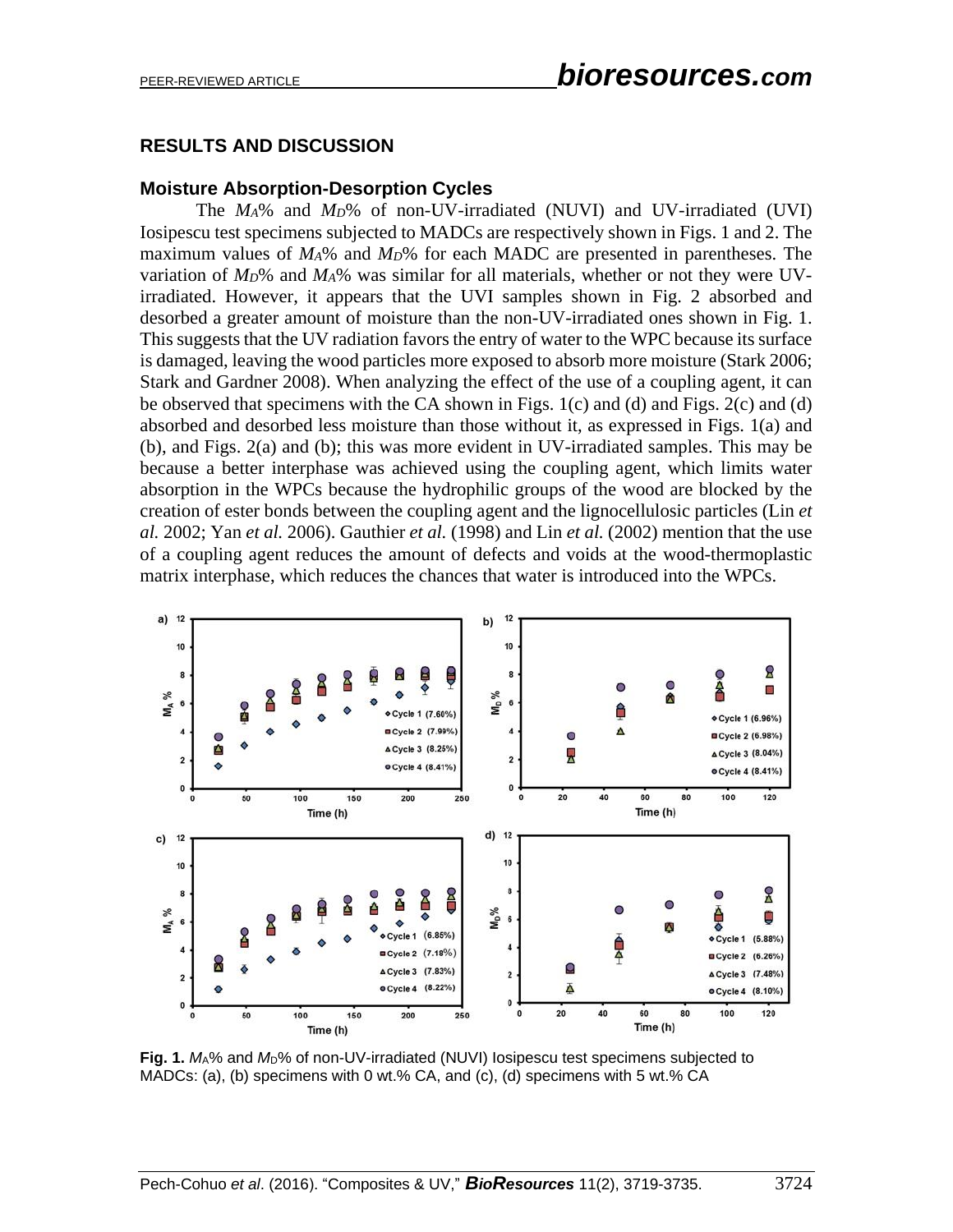

**Fig. 2.** *M*A% and *M*D% of UV-irradiated (UVI) Iosipescu test specimens subjected to MADCs: (a), (b) specimens with 0 wt.% CA, and (c), (d) specimens with 5 wt.% CA

From Fig. 1, it can be seen that the maximum values of *MA*% and *MD*% for non-UV-irradiated samples subjected to the fourth MADC were similar, regardless of whether or not they contained a CA. It then follows that the coupling agent itself effectively slowed the moisture absorption-desorption process, but there was a limit beyond which it could not thereafter continue to perform this function. This was not observed for the UVirradiated specimens shown in Fig. 2. That is to say, the specimens with 5% CA desorbed and absorbed less water than those without it (observe the maximum values for the fourth MADC).

Caufield *et al.* (1999) mention that the rate of water absorption in lignocellulosic composites may be delayed by the action of the coupling agent, but a point is reached at which the CA no longer fulfills its function. There may be two possible reasons that cause this situation. First, the use of lubricants and processing aids can interfere with the proper functioning of the coupling agent. Panthapulakkal *et al*. (2006) suggest that the presence of a processing aid in WPCs plasticizes the matrix and decreases the interaction between the lignocellulosic particles and the thermoplastic, which may reduce the possibility that the CA functions properly to bond the continuous and disperse phases. This can accelerate the absorption of water in the WPCs and cause dimensional changes. The second possibility is that the maleic anhydride of a CA is susceptible to hydrolysis and is degraded. From a chemical point of view, there is no conclusive information about the changes from water absorption in WPCs, especially about the hydrolysis of unreacted ester or anhydride functional groups. As for hydrolysis of the ester functional groups that bind the cellulose and maleic anhydride, it is important to consider that the water absorbed by the lignocellulosic material is located at the hydroxyl group. This binding takes place by hydrogen bonds, and it is not likely that they will hydrolyze. However, whether or not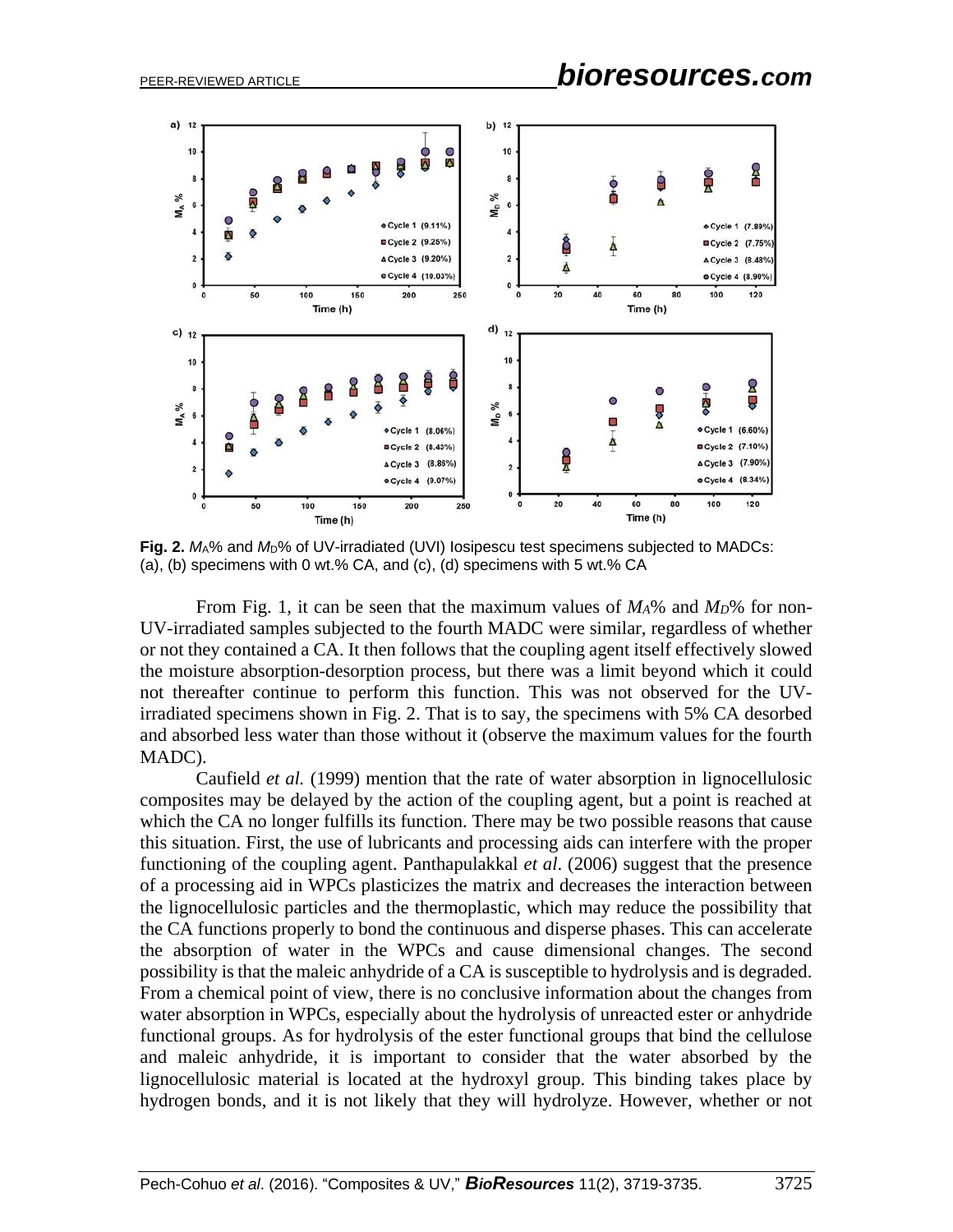hydrolysis of the coupling agent occurs will be verified through discussion of the results of the FTIR analysis in the corresponding section of this paper.

Although a clear trend was not observed with respect to reaching the equilibrium in the desorption process for each material, there was a trend to decrease the difference between the maximum values of *MA*% and *MD*% for each MADC (shown in Fig. 3). This is important because it may indicate that the wood particles were degrading because the amount of cellulose and hemicellulose, which are able to retain water, were decreasing. This would result in mechanical strength diminishment. For example, Fig. 3 shows that for NUVI materials, the difference between the maximum values of *MA*% and *MD*% for the fourth MADC was almost zero (*i.e.*, apparently all absorbed moisture was desorbed). For UVI materials, there was also a trend to reduce that difference, but the values were greater than for the non-irradiated ones; that is to say, not all absorbed moisture was desorbed. This can be explained because all components of wood are susceptible to photodegradation. In this regard, it is known that photodegradation causes lignin to degrade via multiple mechanisms, creating free phenoxy radicals, including a long lasting guaiacoxy radical. The free radicals formed undergo further reactions creating quinoid structures, which cause discoloration of wood.





Fischer (1987) studied the changes in lignin and cellulose of beech wood subjected to UV irradiation, and noted that oxidative processes occurred more easily in the lignin than in the cellulose. On the other hand, Stachowiak-Wencek *et al.* (2015) exposed Scots pine wood surface to UV-VIS light with a wavelength of 320 to 800 nm and they found changes in color and chemical composition, as a result of lignin degradation that was accompanied by the formation of new carbonyl groups. Also, Lanzalunga and Bietti (2000) studied the photo- and radiation chemical induced degradation of lignin model compounds, and found that lignin absorbs at longer wavelengths than cellulose and is a much better absorber in the 280 to 300 nm region. Actually, lignin is the component of the wood that absorbs more UV light (*i.e.*, 80% to 95% of UV radiation is absorbed by lignin). In this regard, UV light degrades lignin into water-soluble components, leaving a cellulose-rich surface with a fibrous appearance (Stark and Gardner 2008). Now, because the cellulose is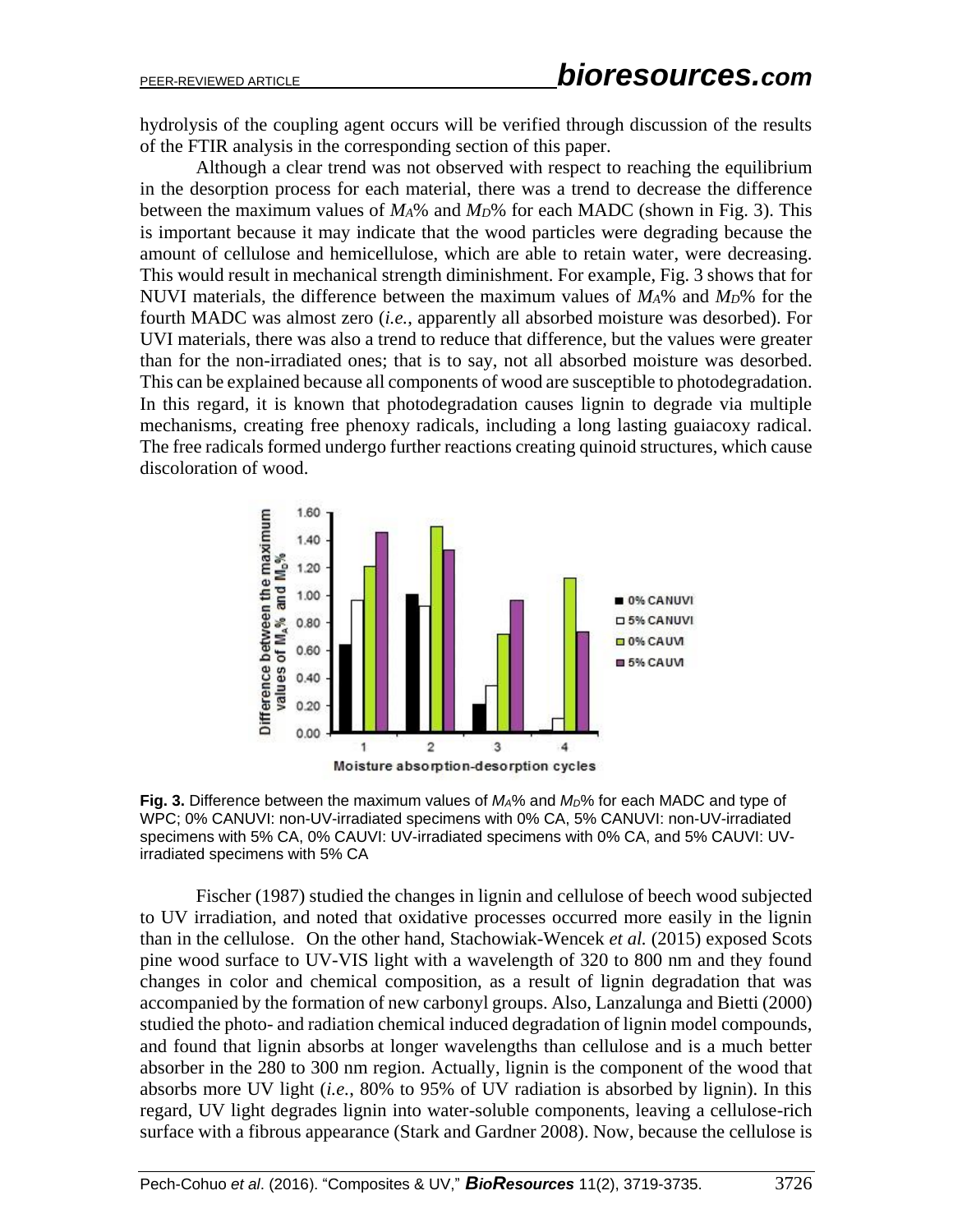more hydrophilic than lignin, it may not allow desorption of all the absorbed moisture. On this point, Najafi *et al.* (2006) found a strong correlation between the total cellulose and hemicellulose fraction of wood particles with the amount of water absorbed. It has been reported that if the trend to diminish the difference between *MA*% and *MD*% is continued, a point will be reached where it will be null for both irradiated and non-irradiated materials (Flores-Cerón *et al.* 2011). Therefore, from this section, it may be concluded that UV radiation accelerates the moisture absorption-desorption process, regardless of whether or not the WPC has a CA.

# **Iosipescu Shear Tests**

The IFSS values for composites A and B, both non- and UV-irradiated, and subjected and not subjected to the MADCs are presented in Table 2. On the other hand, the results of the ANOVA are presented in Table 3.

**Table 2.** IFSS Values for Composites A and B, both Non- and UV-Irradiated, and Subjected and Not Subjected to MADCs

| <b>MADC</b>                                                                                | Interfacial shear strength (MPa) |                      |                     |                      |  |
|--------------------------------------------------------------------------------------------|----------------------------------|----------------------|---------------------|----------------------|--|
|                                                                                            | NUVI specimens                   |                      | UVI specimens       |                      |  |
|                                                                                            | Composite A                      | Composite B          | Composite A         | Composite B          |  |
|                                                                                            | $9.33 \ (\pm 0.32)$              | $10.23 \ (\pm 0.38)$ | $9.49 \ (\pm 0.51)$ | $10.02 \ (\pm 0.45)$ |  |
|                                                                                            | $9.21 (\pm 0.49)$                | $9.37 \ (\pm 0.59)$  | $8.63 \ (\pm 0.43)$ | $9.17 \ (\pm 0.37)$  |  |
| 2                                                                                          | $9.04 \ (\pm 0.59)$              | $9.56 \ (\pm 0.50)$  | $9.49 \ (\pm 0.62)$ | $9.66 \ (\pm 0.19)$  |  |
| 3                                                                                          | $9.02 \ (\pm 0.33)$              | $9.53 \ (\pm 0.48)$  | $9.30 \ (\pm 0.45)$ | $9.96 (\pm 0.64)$    |  |
|                                                                                            | $8.86 (\pm 0.28)$                | $8.78 \ (\pm 0.38)$  | $8.99 \ (\pm 0.11)$ | $9.35 \ (\pm 0.37)$  |  |
| Standard deviation is indicated in parenthesis, Composite A has 0 wt.% CA, Composite B has |                                  |                      |                     |                      |  |
| 5 wt.% CA                                                                                  |                                  |                      |                     |                      |  |

| Table 3. Results of the ANOVA |  |
|-------------------------------|--|
|-------------------------------|--|

| Factor                             |          |  |  |  |
|------------------------------------|----------|--|--|--|
| ⌒                                  | $0.001*$ |  |  |  |
| B                                  | 0.183    |  |  |  |
|                                    | $0.000*$ |  |  |  |
| AB                                 | 0.861    |  |  |  |
| AC                                 | $0.022*$ |  |  |  |
| BC                                 | 0.125    |  |  |  |
| <b>ABC</b>                         | 0.099    |  |  |  |
| *Significant values ( $P < 0.05$ ) |          |  |  |  |

As shown, the significant factors were the presence of coupling agent, the exposure to moisture absorption-desorption cycles, and the combination of both (Table 3), whereas the exposure to UV radiation was not statistically significant. Regarding the effect of the exposure to MADCs, overall there was a slight downward trend in the IFSS when the number of them is increased (Table 2). As for the effect of the coupling agent, all specimens with it had higher IFSS values than those without. This makes it possible to infer that the CA has a favorable effect on the wood-HDPE interfacial region. The exposure to UV radiation was not a significant factor and therefore did not affect the IFSS.

Regarding the significance of UV radiation on the IFSS, various studies have been conducted in which wood-HDPE composites were subjected to accelerated weathering, exposing them to either continuous UV light irradiation only or cycles combining UV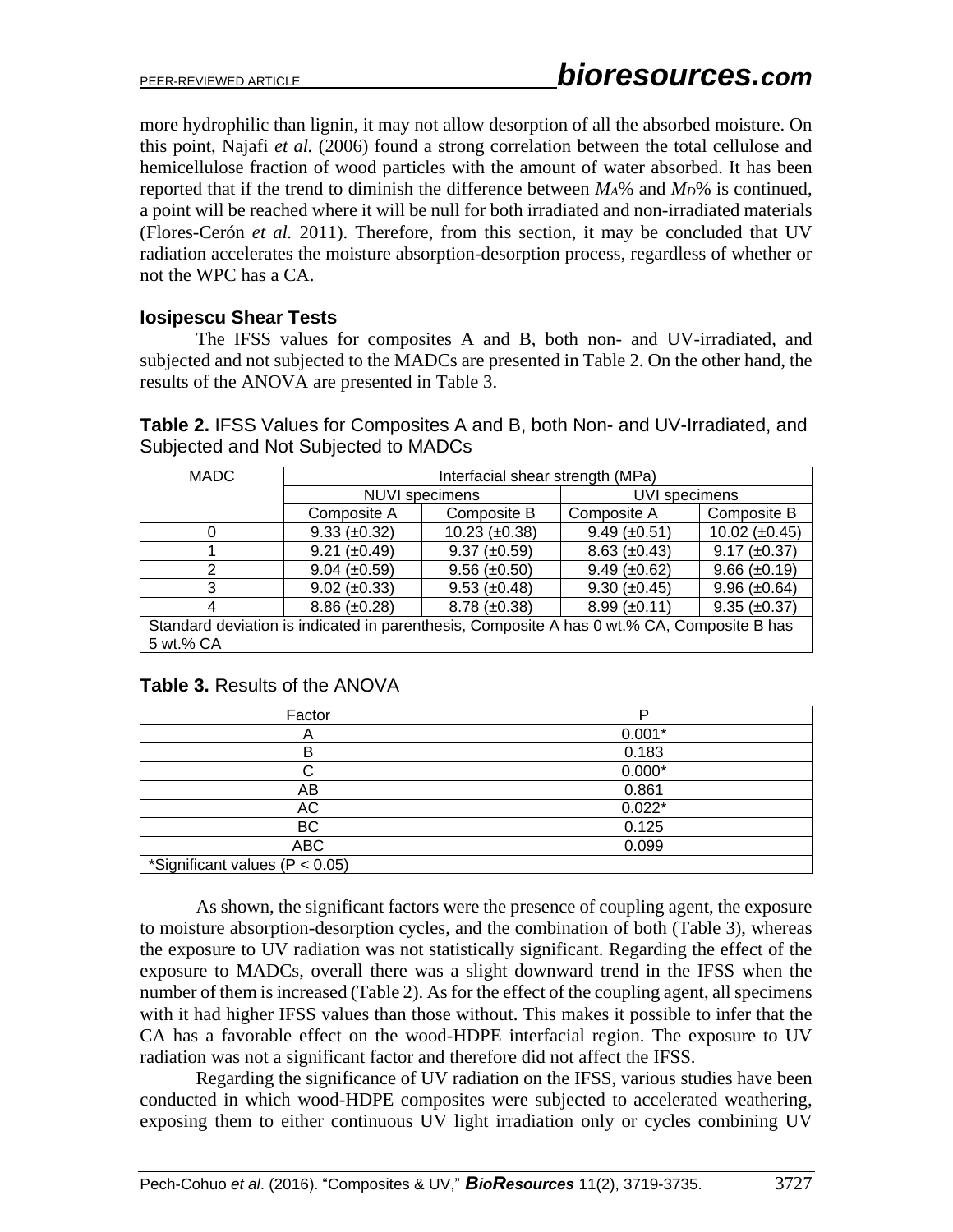radiation and condensation (Stark and Matuana 2004, 2006; Stark 2006). These studies report that the loss of mechanical properties is due to moisture, which damages the interfacial region, and that the UV radiation is a surface phenomenon (*i.e.*, it damages the WPC surface) that favors the entry of water to the composite. This is because the combination of UV radiation and condensation changes the mechanism of moisture absorption. That is, the degradation of lignin by photo-oxidation leaves cellulose exposed, which increases the surface wettability of the material. This is detrimental for two reasons: the first is that the presence of water in the wood accelerates oxidation reactions that are a direct result of photodegradation. The second reason is that the cell walls of the wood swell when water penetrates them, compromising the interfacial region. This can lead to the formation of interfacial cracks that contribute to a lower efficiency of stress transfer between the wood particles and the matrix, causing a decrease in the mechanical strength. This was observed in the present study, *i.e.*, the UV radiation factor was not statistically significant in contributing to the loss of IFSS, but it did accelerate the absorption of moisture. Therefore, because the MADC factor was statistically significant, it suggests that the interfacial region is what is actually being affected by moisture.

Regarding the effect of the coupling agent, it appears that the materials subjected to the fourth MADC had similar values of IFSS, regardless of whether or not they had a CA, as shown in Table 2. Caulfield *et al.* (1999) report that a point is reached at which the CA no longer fulfills its function. They attribute this to the degradation of the lignocellulosic filler in the presence of water.

About the relationship between moisture adsorption and shear strength, Cauich-Cupul *et al.* (2011) have studied the role of moisture uptake on the deterioration of the IFSS of an epoxy/carbon fiber composite. The authors pointed out that the contribution of the radial stresses and the mechanical component of fiber–matrix adhesion decrease rapidly for higher moisture contents in the fiber-matrix-interface. In the same way, Chen *et al.* (2009) reported a detailed study on the moisture sorption characteristics of bamboo strips and their influence on the interfacial shear strength of a bamboo/vinyl ester composite. The IFSS, determined by pull-out tests, decreased dramatically as the humidity during the composite production was increased. The interface of the bamboo/vinyl ester composite can also be damaged due to moisture exposure after fabrication. The IFSS of the composite decreased by nearly 40% in the first 9 days of water immersion. Bradley and Grant (1995) pointed out that the degradation in transverse tensile strength and interfacial shear strength, due to moisture absorption, has been found to vary from 0% to 22% for thermoset/graphite and vinylester/glass systems. The observed correlation in the decrease of the interfacial shear strength, due to moisture absorption, with the decrease of the transverse tensile strength, supports the hypothesis that the moisture-induced degradation is associated with a decrease in the interfacial strength rather than the degradation of matrix mechanical properties.

#### **Fourier Transform Infrared Spectroscopy**

The effects of exposure to UV radiation are shown in Fig. 4, which presents the FTIR spectra of WPCs specimens with 0 and 5% of the coupling agent (UV and non-UVirradiated), and not subjected to MADCs. It is possible to observe the characteristic absorption peaks corresponding to the components of wood (peaks at 898, 1061, 1269, 1504, 2924, and 3383 cm<sup>-1</sup>), and HDPE (peaks at 2917, 1462, 719, and 2846 cm<sup>-1</sup>) (Fabiyi and McDonald 2010; Wade 2010). The characteristic peaks of the CA may be confused with the carbonyl groups  $(1800 \text{ to } 1680 \text{ cm}^{-1})$  formed during oxidation reactions by thermal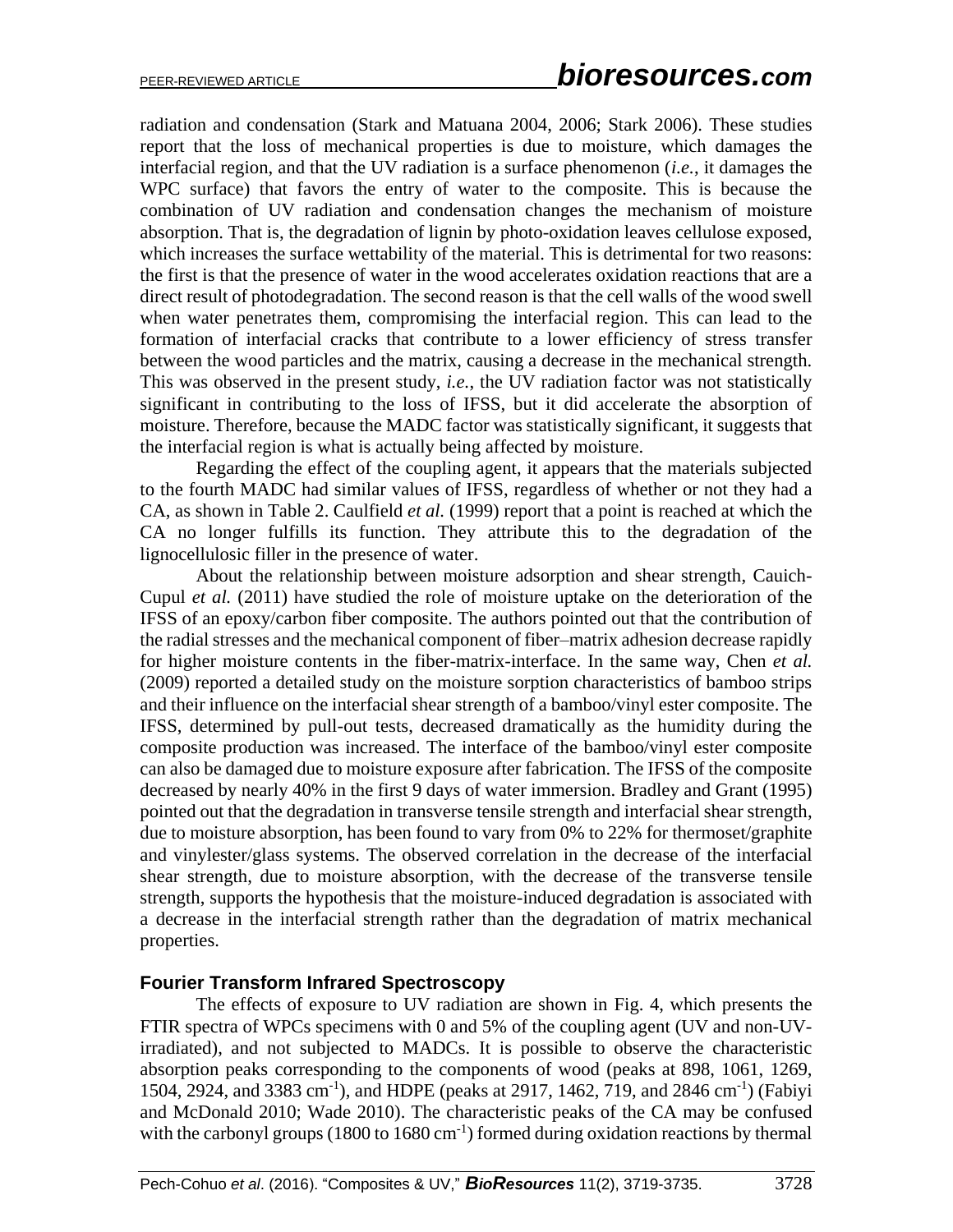degradation of the HDPE during the WPCs production process and specimens preparation (Stark and Matuana 2004). The carbonyl groups that are formed due to thermal or photooxidative degradation of HDPE are conjugated ketones  $(1700 \text{ to } 1685 \text{ cm}^{-1})$ , carboxylic acids with hydrogen bonds (1725 to 1715 cm<sup>-1</sup>), esters (1745 to 1730 cm<sup>-1</sup>), and  $\gamma$ -lactone  $(1800 \text{ to } 1765 \text{ cm}^{-1})$ . Carbonyl concentration may vary with the time of thermal exposure or UV radiation (Fabiyi *et al.* 2008). The effects of the MADCs are shown in Figs. 5 and 6. For simplicity, only the spectra of the WPCs subjected to 0 and 4 MADCs are presented.



**Fig. 4.** Comparison of the FTIR spectra of WPCs not subjected to MADCs. 0%UVI0: UV-irradiated specimens with 0% CA, 0%NUVI0: non-UV-irradiated specimens with 0% CA, 5%UVI0: UVirradiated specimens with 5% CA, and 5%NUVI0: non-UV-irradiated specimens with 5% CA ( $α =$ 1061 cm<sup>-1</sup>, β = 1269 cm<sup>-1</sup>, γ = 1504 cm<sup>-1</sup>)



**Fig. 5.** Comparison of the FTIR spectra of non-UV-irradiated WPCs subjected to 0 and 4 MADCs. 0%NUVI4: specimens with 0% CA subjected to 4 MADCs, 0%NUVI0: specimens with 0% CA subjected to 0 MADCs, 5%NUVI4: specimens with 5% CA subjected to 4 MADCs, and 5%NUVI0: specimens with 5% CA subjected to 0 MADCs (\*band in the interval 1650 to 1580 cm<sup>-1</sup>,  $\alpha$  = 1061 cm<sup>-1</sup>, β = 1269 cm<sup>-1</sup>, γ = 1504 cm-<sup>1</sup>)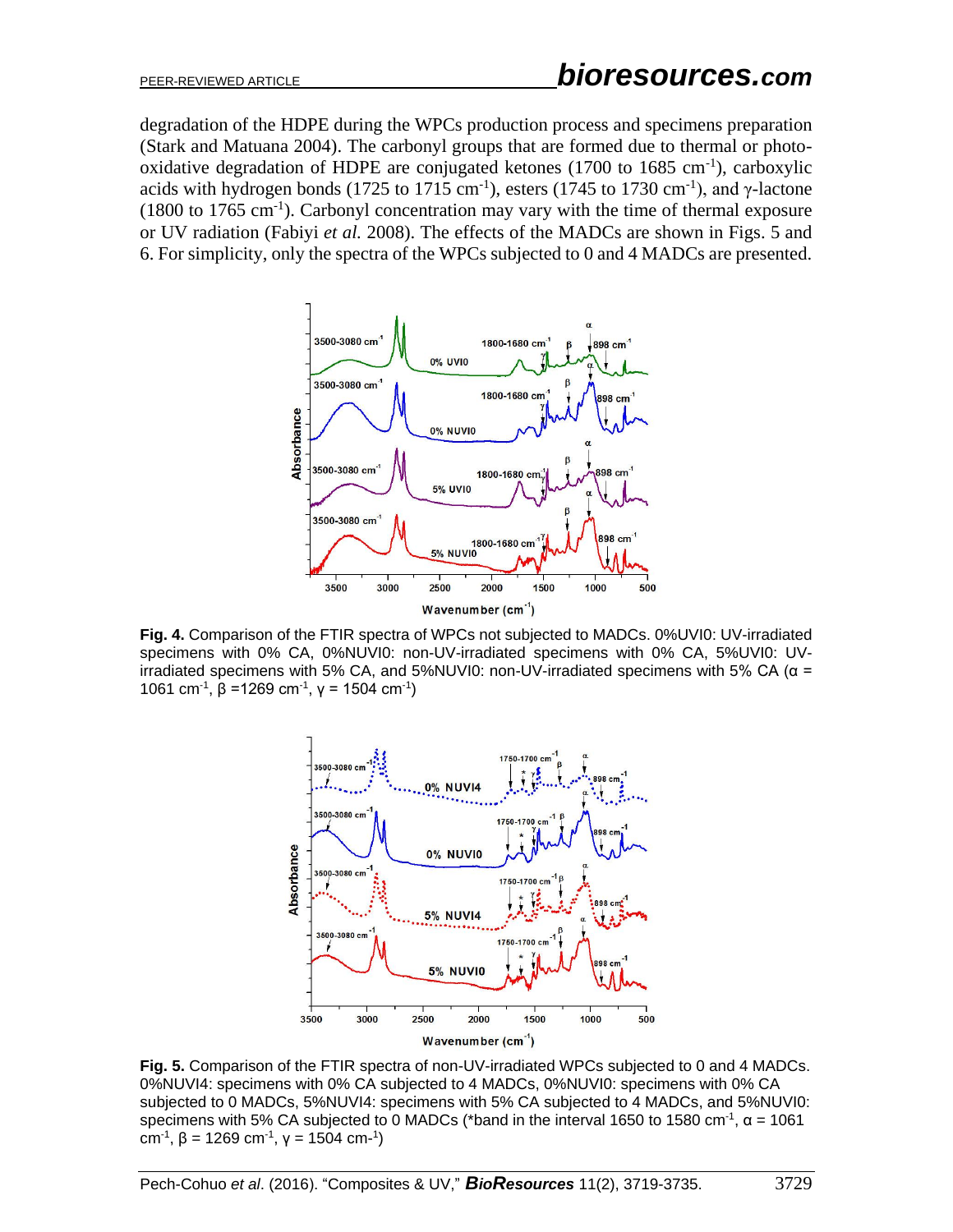

**Fig. 6.** Comparison of the FTIR spectra of UV-irradiated WPCs subjected to 0 and 4 MADCs. 0%UVI4: specimens with 0% CA subjected to 4 MADCs, 0%UVI0: specimens with 0% subjected to 0 MADCs, 5%UVI4: specimens with 5% CA subjected to 4 MADCs, and 5%UVI0: specimens with 5% CA subjected to 0 MADCs (\*band in the interval 1650 to1580 cm<sup>-1</sup>, α = 1061 cm<sup>-1</sup>, β = 1269 cm<sup>-1</sup>, γ = 1504 cm<sup>-1</sup>)

Figures 5 and 6 show that, in general, the intensity of some peaks corresponding to wood  $(898, 1061, 1269, and 1504 cm<sup>-1</sup>)$  was decreased by increasing the number of MADCs. We believe that this reduction was enhanced on the WPCs that were UVirradiated (Fig. 6), especially because of the photo-oxidation of wood. Another observed effect is the reduction of the peak found between  $1750$  and  $1700$  cm<sup>-1</sup> for the WPC's that were UV-irradiated, as this is one of the characteristic peaks of the carbonyl group, which is formed by photo-oxidation reactions. Also, a slight increase in the peaks found in the interval 1650 to 1580 cm-1 was observed. An explanation for this may be that the functional groups corresponding to the interval  $1750$  to  $1700 \text{ cm}^{-1}$  (esters and carboxylic acids) can react or solubilize with water (Wade 2010). On the other hand, the presence of the band in the interval 1650 to 1580  $\text{cm}^{-1}$  is attributable to the stretching vibration in the carboxylate anion (Wade 2010).

As for the changes associated with UV radiation, the FTIR analysis revealed that some bands appeared or disappeared, while the intensity of others was increased slightly. Assignment of the absorption peaks corresponding to carbonyl groups was discussed before (Fig. 4). Their increasing intensity suggests that oxidation reactions increased because of UV radiation. The degradation of wood on the surface of irradiated WPCs may be associated with decreasing the intensity of the characteristic band of the hydroxyl group (3500 to 3080 cm-1 ), and that of the other characteristic peaks already mentioned above  $(898, 1061,$  and  $1269 \text{ cm}^{-1})$ , especially that of the peak corresponding to an aromatic skeletal vibration of lignin  $(1504 \text{ cm}^{-1})$  that decreased to a greater extent. The lignin index, calculated using Eq. 3, is presented in Table 4. As can be seen, the apparent lignin content on the WPCs decreased as the number of MADCs increased, regardless of the UV treatment and the CA content. However, it is evident in Table 4 that the CA affected the lignin lixiviation, *e.g.,* the lignin index was diminished around 55% for the WPCs that had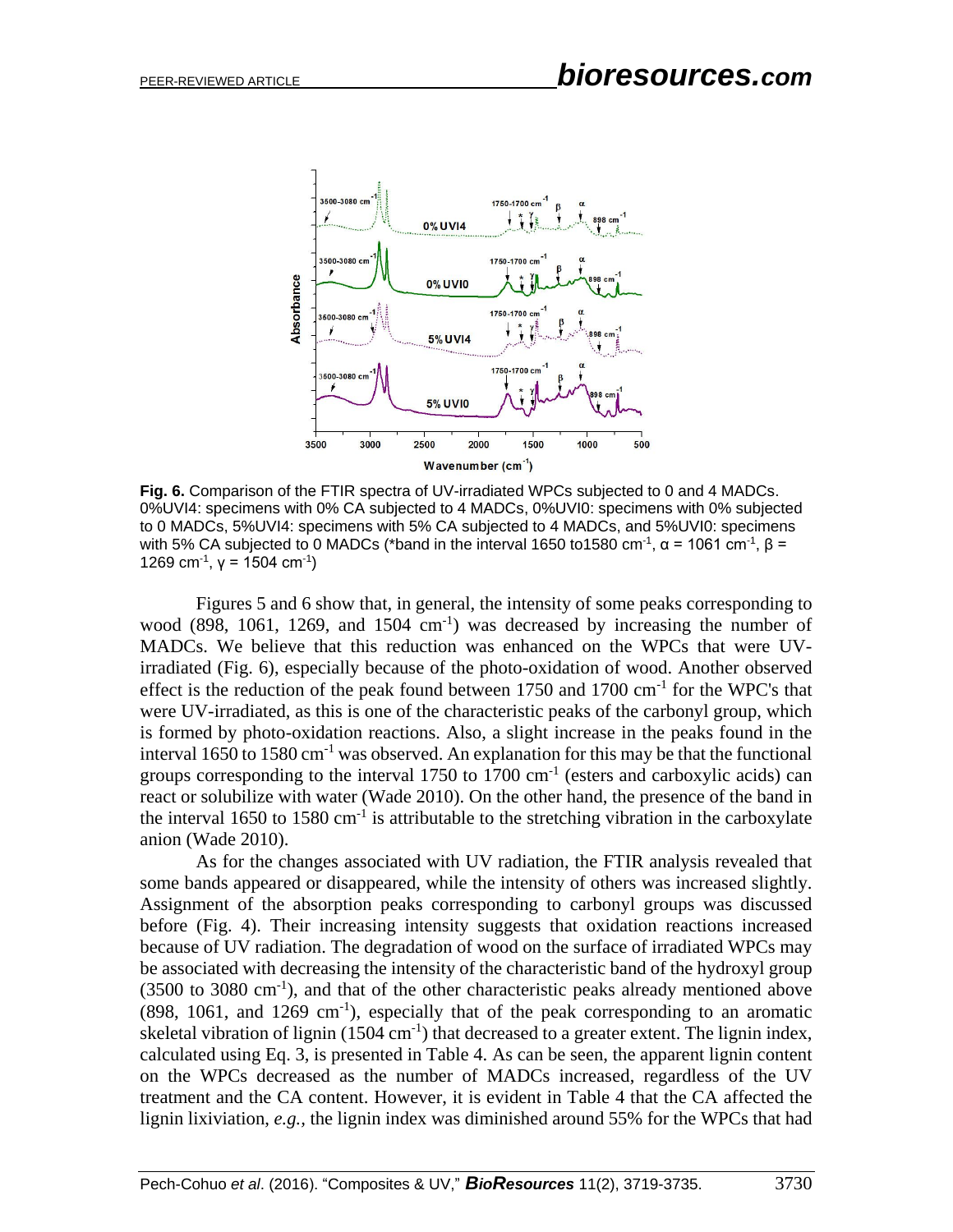CA, and around 95% for the ones without it, regardless of whether the samples were UVirradiated or not. This behavior suggests that the CA allows for a better impregnation of the polyolefin matrix into the PR, which causes the diminishment of the amount of lignin exposed to the UV light. On the other hand, the compounds formed by the photo-oxidation of lignin were solubilized by water and lixiviated. These results are in good agreement with what is reported in the literature (Stark and Matuana 2004; Stark 2006; Fabiyi *et al.* 2008; Fabiyi and McDonald 2010; López-Naranjo *et al.* 2013).

| Specimen*                                                  | Lignin index | Carboxylate anion index |  |  |
|------------------------------------------------------------|--------------|-------------------------|--|--|
| 0%NUVI0                                                    | 41.76        | 1.50                    |  |  |
| 0%NUVI4                                                    | 2.02         | 1.02                    |  |  |
| 5%NUVI0                                                    | 64.01        | 1.61                    |  |  |
| 5%NUVI4                                                    | 27.41        | 5.05                    |  |  |
| 0%UVI0                                                     | 4.5          | 0.98                    |  |  |
| 0%UVI4                                                     | 0.33         | 0.95                    |  |  |
| 5%UVI0                                                     | 4.3          | 1.02                    |  |  |
| 5%UVI4                                                     | 2.8          | 9.22                    |  |  |
| * Specimen nomenclature is as defined in Figs. 4, 5, and 6 |              |                         |  |  |

|  |  |  | Table 4. Lignin and Carboxylate Anion Indexes |
|--|--|--|-----------------------------------------------|
|  |  |  |                                               |

Regarding the carboxylate anion index shown in Table 4, it is generally observed that it was similar for the materials with 0% coupling agent (UV-irradiated or not), subjected to 0 and 4 MADCs. We assume that it remained almost constant because there were no components with ester bonds that could be hydrolyzed, as these materials did not have the CA. In general, an increase in the index for WPCs with 5% CA (UV-irradiated or not) can be observed, suggesting that compounds with carboxylic groups were formed. The presence of ester bonds between the CA and the wood particles makes the composite susceptible to hydrolysis.

# **Scanning Electron Microscopy**

The appearance of WPC specimens (UV and non-UV-irradiated) was practically the same. This agrees with what was discussed above, in which UV radiation was not a significant factor because it is a surface phenomenon. Therefore, for simplicity, only the SEM micrographs of the fracture surfaces corresponding to WPC Iosipescu irradiated specimens are shown in Fig. 7. Similarly, only micrographs of the composites subjected to 0 (Figs. 7(a) and 7(e)) and 4 MADCs (Figs. 7(c) and 7(g)) are presented.

Comparing the micrographs of the samples with and without the CA, the samples with the CA contained fewer exposed wood particles (some of them marked with blue circles with dotted lines) than those without. On completion of the fourth MADC, exposed particles were observable for both cases, meaning that the CA was degraded and therefore no longer had the same effect on the wood-polymer interfacial region (*i.e.*, the CA no longer fulfilled its function), which has been discussed previously in the corresponding section of this work. A closer look at the wood particles is presented in Figs. 7(b), (d), (f), and (h). It is generally observed that they protruded from the polymer matrix. It is also observed that in the composites without the CA, the surface of the wood particles was smoother, in contrast to what is observed in composites with the CA. In the latter, the wood particles were embedded in the polymer matrix, and those protruding from it had scabs or fibrils (encircled in red), evidence of improved adhesion to the matrix. Lu *et al.* (2005) reported similar results when a coupling agent was used in the preparation of WPCs.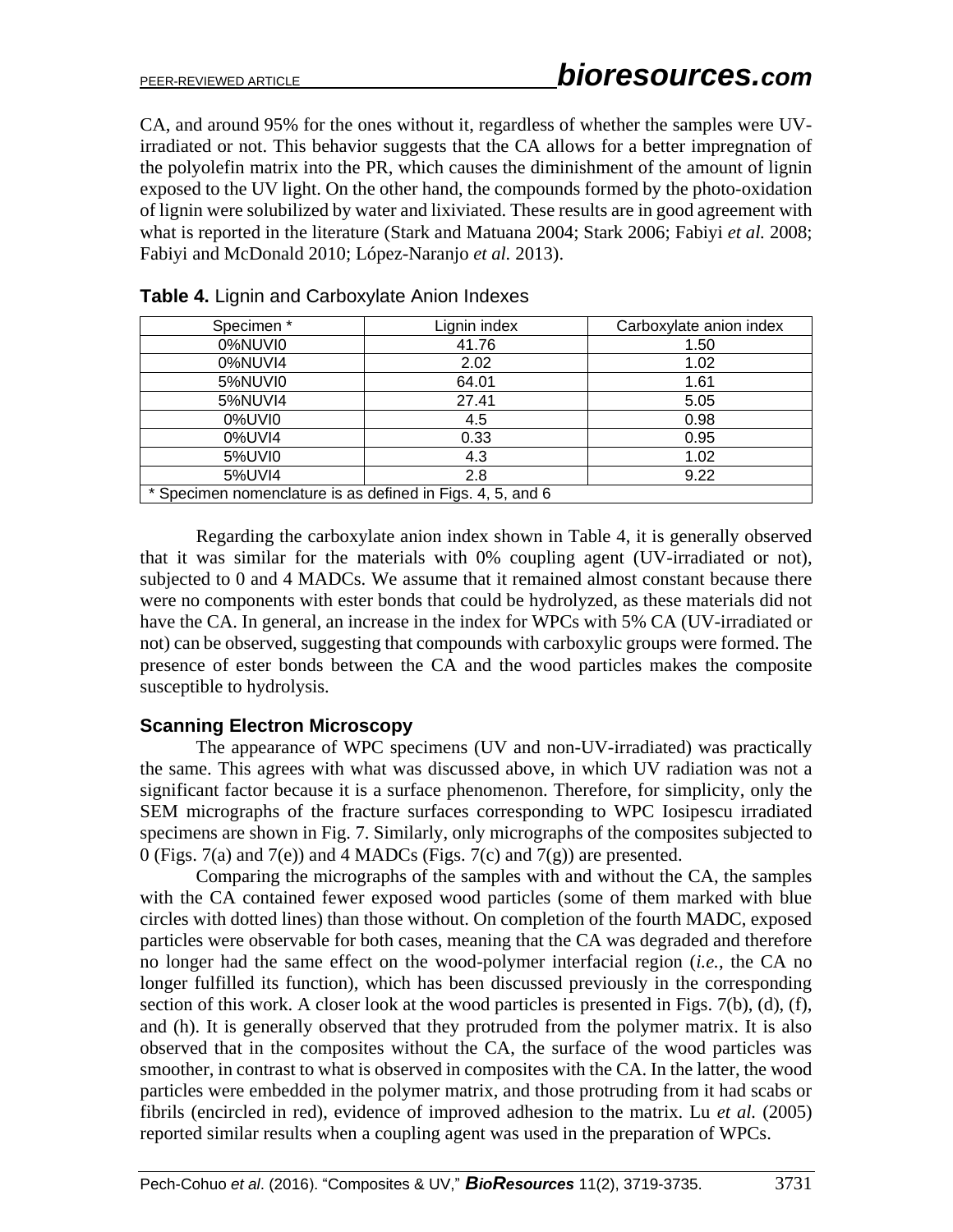

**Fig. 7.** SEM micrographs of fracture surfaces of UVI Iosipescu test specimens: (a) with 0 wt.% CA subjected to 0 MADCs; (b) magnification of (a); (c) with 0 wt.% CA subjected to 4 MADCs; (d) magnification of (c); (e) with 5 wt.% CA subjected to 0 MADCs; (f) magnification of (e); (g) with 5 wt.% CA subjected to 4 MADCs; and (h) magnification of (g)

# **CONCLUSIONS**

- 1. The results of this research suggest that the decrease in the mechanical performance of the studied WPCs can be associated with the damage that occurred in the interfacial region, primarily because of moisture absorption-desorption cycles.
- 2. The absorption and desorption of moisture was slower in non-UV-irradiated WPCs, particularly in those with a coupling agent. The coupling agent itself effectively delayed the moisture absorption-desorption process, but there was a limit after which it could no longer continue to perform this function.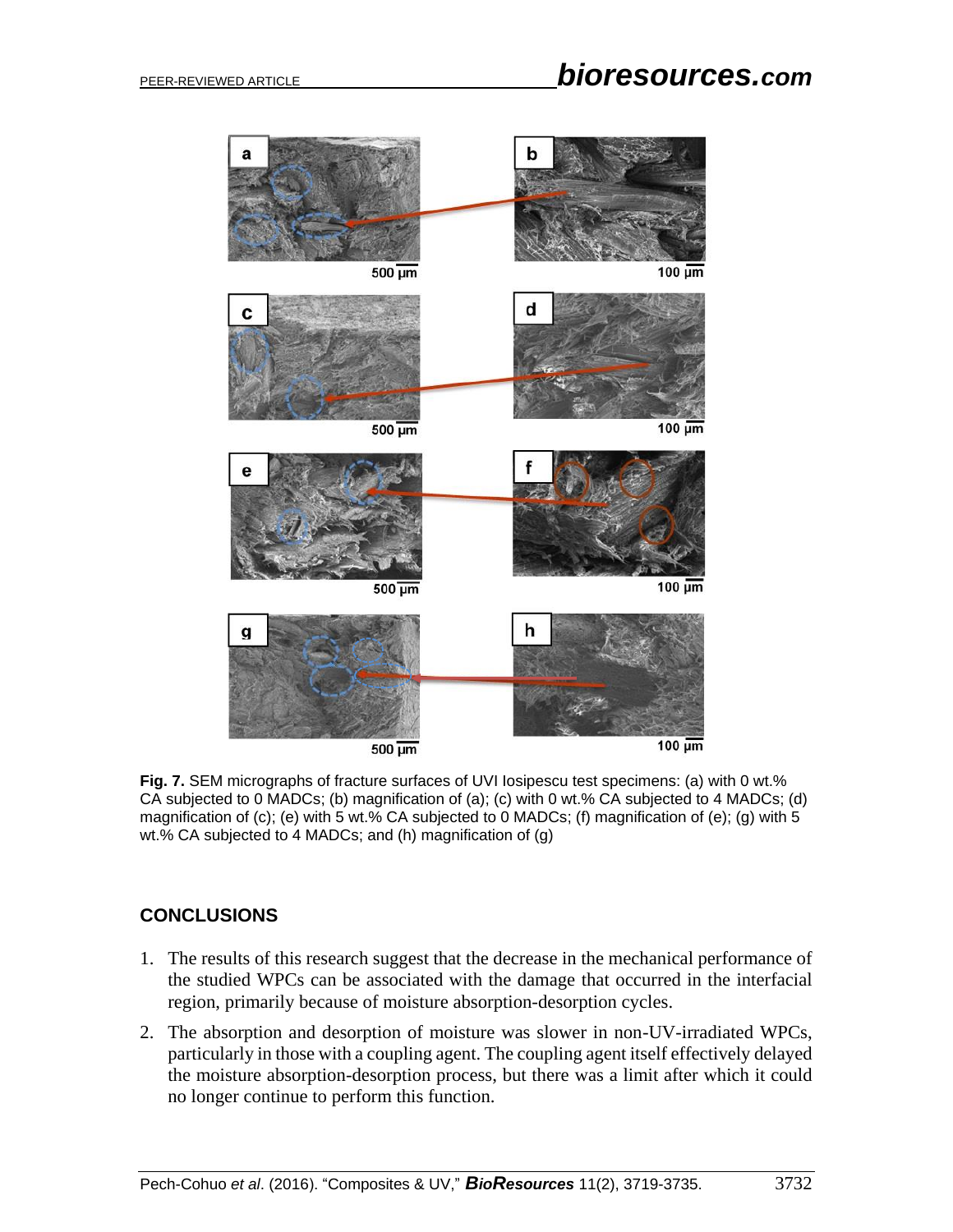- 3. The UV radiation did not significantly contribute to the loss of IFSS. Statistically, the coupling agent had a favorable effect on the IFSS. The opposite was found for the exposure to moisture absorption-desorption cycles.
- 4. Regarding the effect of the MADCs, FTIR analysis showed that they caused the reduction of the absorption peaks corresponding to carbonyl groups as well as those corresponding to some characteristic groups of wood, in particular those of lignin.
- 5. The SEM analysis confirmed that UV radiation, acting alone, was not a significant factor.

# **ACKNOWLEDGEMENTS**

The authors want to thank the Mexican Council for Science and Technology and the Government of the Yucatan State for the financial support granted to carry out this study through the project YUC-2008-C06-107327 ("Fondo Mixto CONACyT-Gobierno del Estado de Yucatán"). In the same way, gratitude is expressed toward Centro de Investigación en Corrosión of Autonomous University of Campeche for the assistance provided. Additional thanks are given to Miguel A. Rivero-Ayala.

# **REFERENCES CITED**

- ASTM D4329 (2013). "Standard practice for fluorescent ultraviolet (UV) lamp apparatus exposure of plastics," *Annual Book of ASTM Standards*, American Society for Testing and Materials, West Conshohocken, PA, USA.
- ASTM D5229/D5229M (2014). "Standard test method for moisture absorption properties and equilibrium conditioning of polymer matrix composite materials," *Annual Book of ASTM Standards*, American Society for Testing and Materials, West Conshohocken, PA, USA.
- ASTM D5379/D5379M (2012). "Standard test method for shear properties of composite materials by the V-notched beam method," *Annual Book of ASTM Standards*, American Society for Testing and Materials, West Conshohocken, PA, USA.
- ASTM D570 (2010). "Standard test method for water absorption of plastics," *Annual Book of ASTM Standards*, American Society for Testing and Materials, West Conshohocken, PA, USA.
- ASTM D618 (2013). "Standard practice for conditioning plastics for testing," *Annual Book of ASTM Standards*, American Society for Testing and Materials, West Conshohocken, PA, USA.
- ASTM G151 (2010). "Standard practice for exposing nonmetallic materials in accelerated test devices that use laboratory light sources," *Annual Book of ASTM Standards*, American Society for Testing and Materials, West Conshohocken, PA, USA.
- ASTM G154 (2012). "Standard practice for operating fluorescent ultraviolet (UV) lamp apparatus for exposure of nonmetallic materials," *Annual Book of ASTM Standards*, American Society for Testing and Materials, West Conshohocken, PA, USA.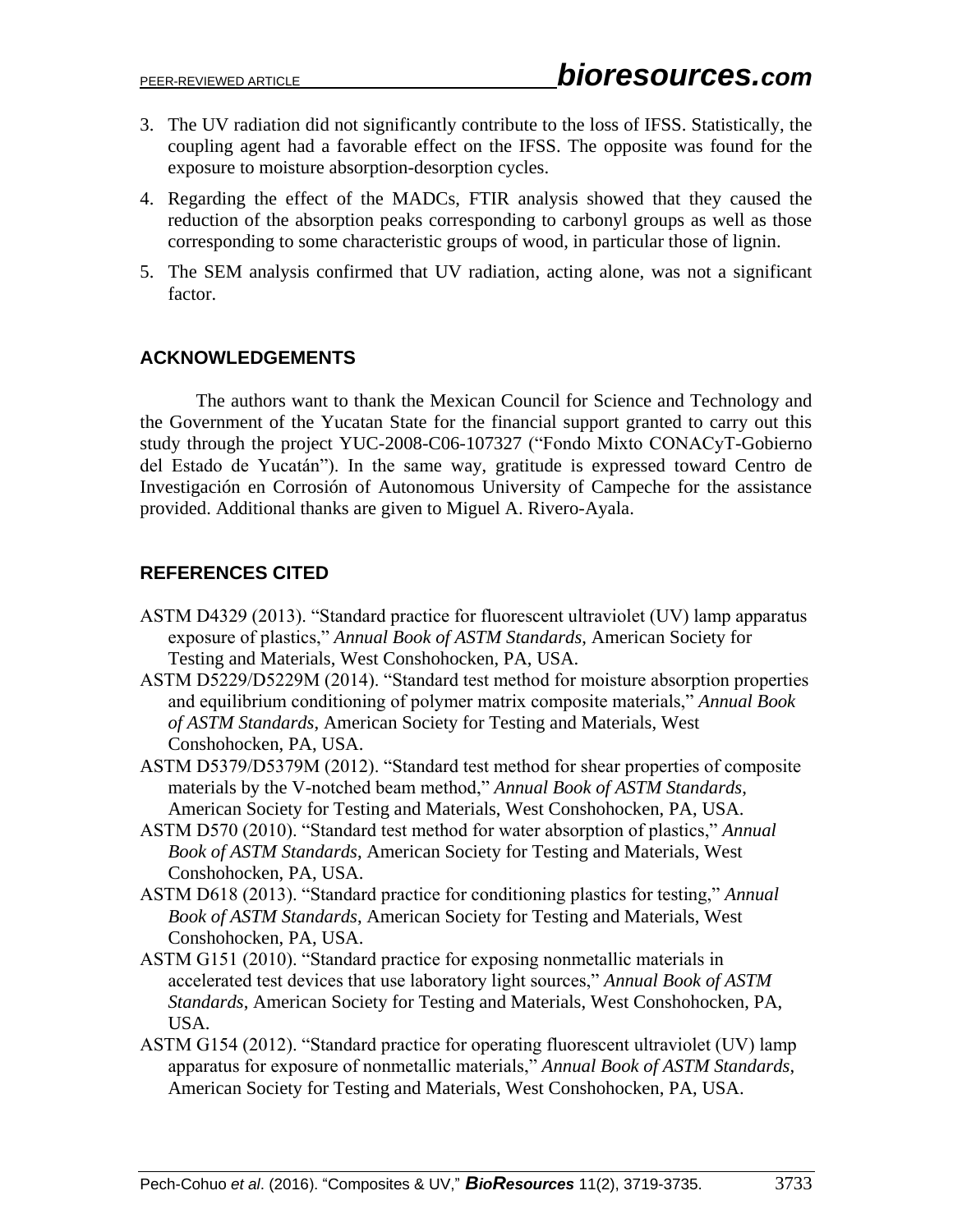- Bradley, W. L., and Grant, T. S. (1995). "The effect of the moisture absorption on the interfacial strength of polymeric matrix composites," *J. Mater. Sci*. 30(21), 5537- 5542. DOI: 10.1007/BF00351570
- Cauich-Cupul, J. I., Pérez-Pacheco, E., Valadez-González, A., and Herrera-Franco, P. J. (2011). "Effect of moisture absorption on the micromechanical behavior of carbon fiber/epoxy matrix composites," *J. Mater. Sci*. 46(20), 6664-6672. DOI: 10.1007/s10853-011-5619-0
- Caulfield, D. F., Feng, D., Prabawa, S., Young, R. A., and Sanadi, A. R. (1999). "Interphase effects on the mechanical and physical aspects of natural fiber composites," *Macromol. Mater. Eng.* 272(1), 57-64. DOI: 10.1002/(SICI)1522- 9505(19991201)272:1<57::AID-APMC57>3.0.CO;2-W
- Chen, H., Miao, M., and Ding, X. (2009). "Influence of moisture absorption on the interfacial strength of bamboo/vinyl ester composites," *Compos. Part A-Appl. S*. 40(12), 2013-2019. DOI: 10.1016/j.compositesa.2009.09.003
- Fabiyi, J. S., and McDonald, A. G. (2010). "Effect of wood species on property and weathering performance of wood-plastic composites," *Compos. Part A-Appl. S.* 41(10), 1434-1440. DOI: 10.1016/j.compositesa.2010.06.004
- Fabiyi, J. S., McDonald, A. G., Wolcott, M. P., and Griffiths, P. R. (2008). "Wood plastic composites weathering: Visual appearance and chemical changes," *Polym. Degrad. Stabil.* 93(8), 1405-1414. DOI: 10.1016/j.polymdegradstab.2008.05.024
- Fischer, K. (1987). "Changes in lignin and cellulose by irradiation," *Makromol. Chem., Macromol. Symp*. 12(1), 303-322. DOI: 10.1002/masy.19870120115
- Flores-Cerón, I., Cruz-Estrada, R., Cupul-Manzano, C., Valadez-González, A., Duarte-Aranda, S., and Reyes-Trujeque, J. (2011). "Effect of moisture absorption and desorption on the mechanical properties of a composite based on pine residues and HDPE," *MACROMEX 2011 Second US-Mexico Meeting and XXIV SPM National Meeting Conference Proceedings*, Sociedad Polimérica de México, Riviera Maya/Cancun, Mexico, December 7-10, 2011, pp. 293-297.
- García-Hernández, E., Licea-Claveríe, A., Zizumbo, A., Alvarez-Castillo, A., and Herrera-Franco, P. J. (2004). "Improvement of the interfacial compatibility between sugar cane bagasse fibers and polystyrene for composites," *Polym. Compos.* 25(2), 134-145. DOI: 10.1002/pc.20011
- Gauthier, R., Joly, C., Coupas, A. C., Gauthier, H., and Escoubes, M. (1998). "Interfaces in polyolefin/cellulosic fiber composites: Chemical coupling, morphology, correlation with adhesion, and aging in moisture," *Polym. Compos.* 19(3), 287-300. DOI: 10.1002/pc.10102
- Hanhijärvi, A. (2000). "Advances in the knowledge of the influence of moisture changes on the long-term mechanical performance of timber structures," *Mater. Struct.* 33(1), 43-49. DOI: 10.1007/BF02481695
- Huang, S.-H., Cortes, P., and Cantwell, W. (2006). "The influence of moisture on the mechanical properties of wood polymer composites," *J. Mater. Sci.* 41(16), 5386- 5390. DOI: 10.1007/s10853-006-0377-0
- Jahadi, M., Khorasani, S. N., and Palhang, M. (2011). "Wood–high‐density polyethylene composites: Water absorption and mechanical properties," *J. Appl. Polym. Sci.* 119(5), 2627-2634. DOI: 10.1002/app.32851
- Lanzalunga, O., and Bietti, M. (2000). "Photo- and radiation chemical induced degradation of lignin model compounds," *J. Photoch. Photobio. B* 56(2-3), 85-108. DOI: 10.1016/S1011-1344(00)00054-3